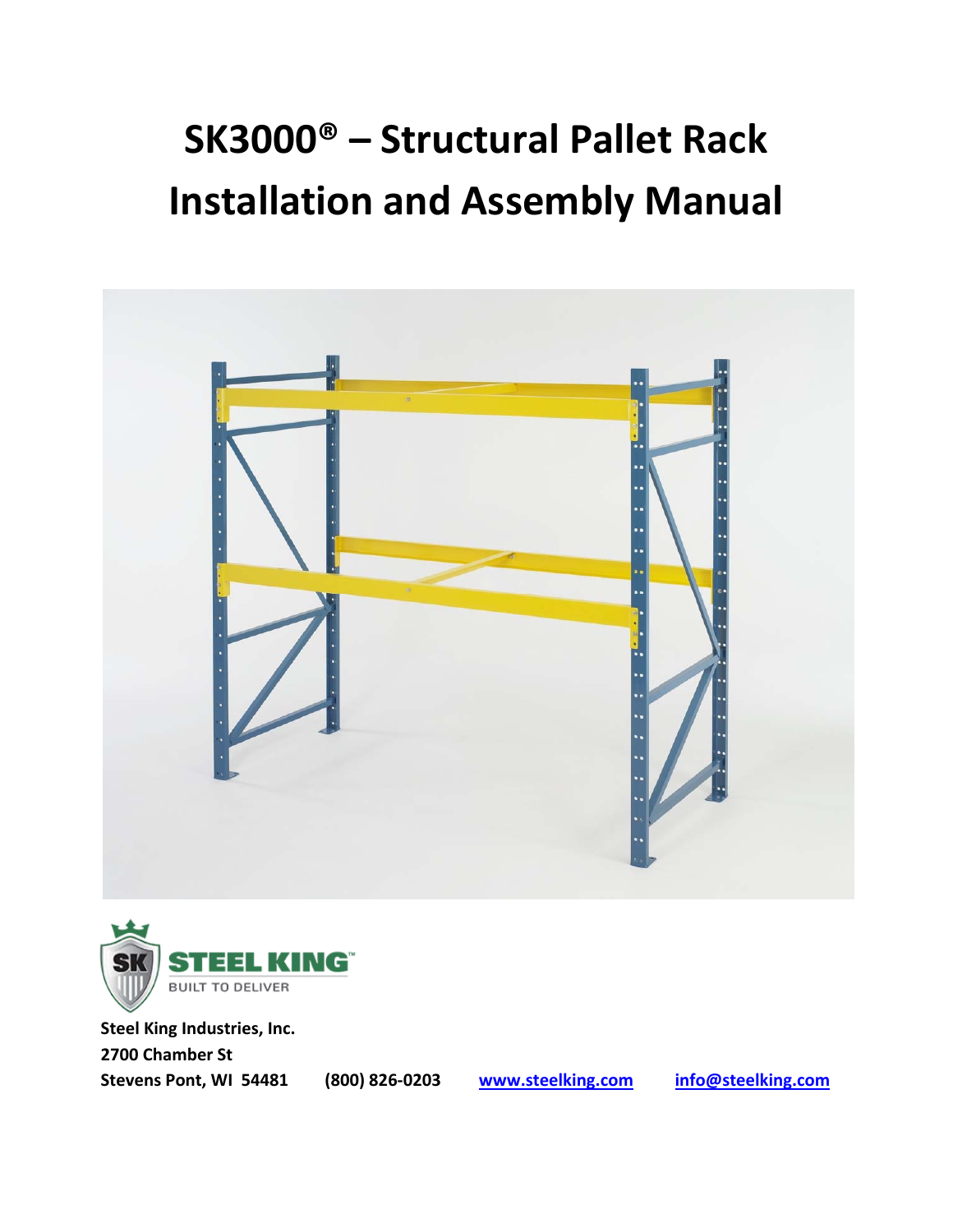# **ASSEMBLY INSTRUCTIONS:**

Steel King Industries recommends that this product be assembled only by qualified personnel, experienced in assembly of storage racks, and knowledgeable of all safety regulations and practices. These instructions are intended only for use by qualified individuals using all proper safety equipment.

# **WARNING**

These storage racks are extremely heavy, and if not properly secured during installation and assembly could fall, possible causing injury or

death as well as damage to property.

Contact Steel King Industries or your local Steel King Representative for the name and contact information of a qualified installer. Users of this information agree to indemnify and hold harmless Steel King Industries from any and all liability.

**Installation Note:** Do not install racks outdoors, unless specifically designed by Steel King for this purpose. Outdoor usage requires consideration of wind loads, snow loads, etc., which are not normally considered in rack design.

#### **Pallet Rack User's Manual**

Steel King Industries recommends that all users of a Steel King manufactured storage racks obtain, read and understand Steel King's **Pallet Rack User's Manual**. Copies of Steel King's Pallet Rack User's Manual are free of charge and can be obtained by contacting Steel King Industries at:

Steel King Industries Inc 2700 Chamber St Stevens Point, WI 54481 (800) 826‐0203 info@steelking.com

Electronic versions are available at: www.steelking.com/safetyinfo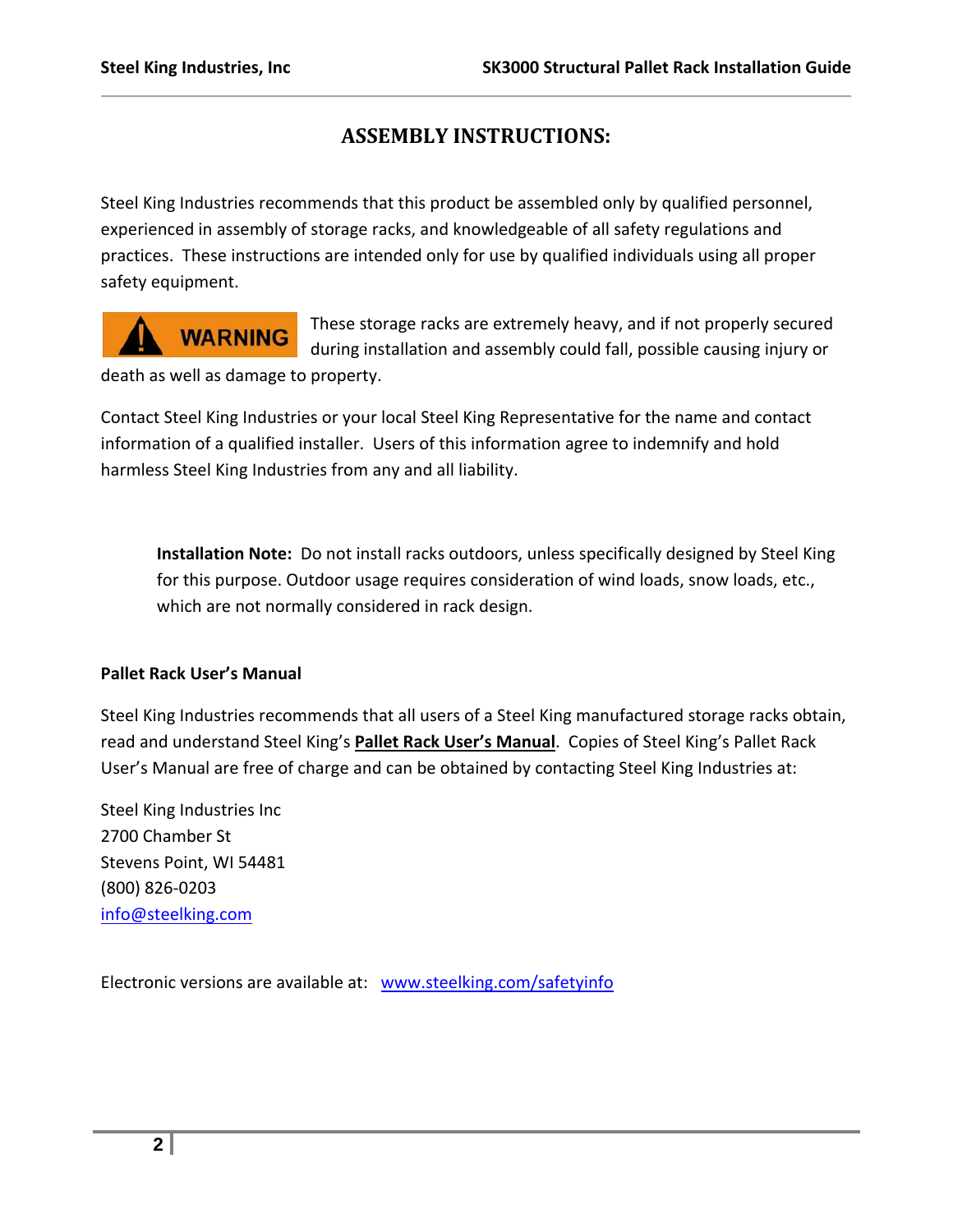## **Step #1: Check the Material**

- **A.** Check to make certain that all materials have been received. Materials should be checked against the packing lists and Bill of Lading.
- **B.** Notify the shipper immediately of any shortages or product damage.

#### **Step #2: Check the Area:**

- **A.** Clear the area where the rack system is to be located.
- **B.** Check the area for all obstruction, such as lights, heating ducts, pipes, building columns, etc., to insure a clear area for the installation of the storage rack.

# **Step #3: Lay Out floor:**

**Recommended tools:**

- **Tape Measure**
- **Chalk Line**



**A.** Establish the rack lay out by determining the aisle dimensions and the rack position.



**B.** Snap a chalk line establishing the front edge of the upright bases. The chalk line should run the entire length of the row of rack.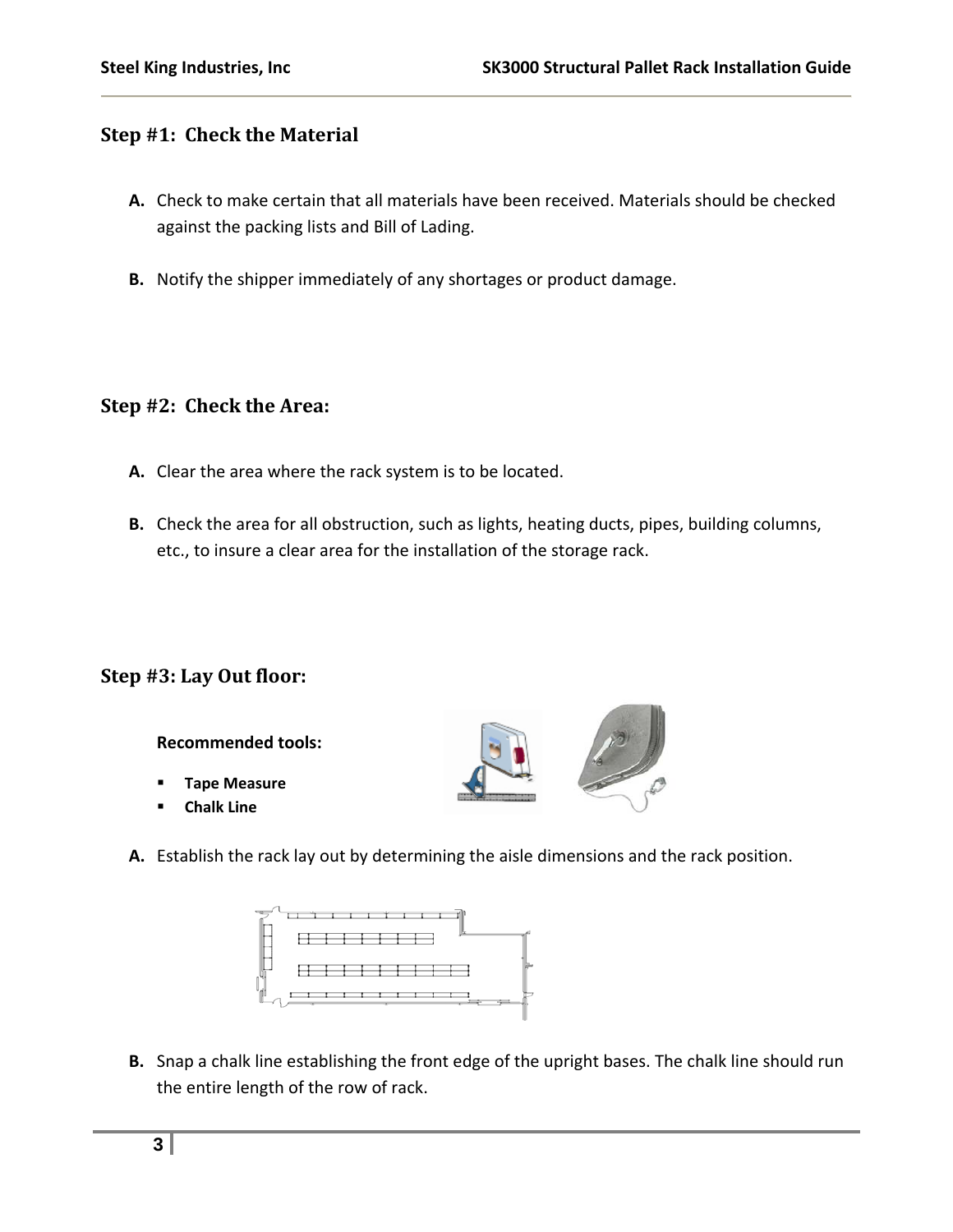## **Step #4: Assemble First Bay:**

**Recommended tools:**

- **Air compressor,**
- **Torque wrench,**
- **3/4" drive impacts or equivalent**
- **A.** Bolt one beam to the upright frame using the hardware provided. The bolt is inserted through the front of the frame column so that the nut shows on the inside of the column when assembled. See figure below.



CHANNEL UPRIGHT (BCF)

- **B.** Stand the second upright frame vertically, attaching the load beams as above. Install subsequent beam levels from the lowest level to the highest level.
- **C.** Torque the bolts to 60 ft‐lbs.

**Note ‐ Bolt Tightening Structural Rack:** The connections for our structural rack are bearing/shear type connections. These connections are not subject to tension loads. The AISC states that "bolts in connections not subject to tension loads, where slip can be permitted and where loosening or fatigue due to vibration or load fluctuations are not design considerations, need only be tightened to the snug tight of an impact wrench or the full effort of a worker with an ordinary spud wrench that brings the connected plies into firm contact." (Manual of Steel Construction, Load & Resistance Factor design, Volume 1, Second edition, 1994, pages 6‐79). Therefore all bolted connections in Steel King Rack are to be tightened to the snug tight condition defined above.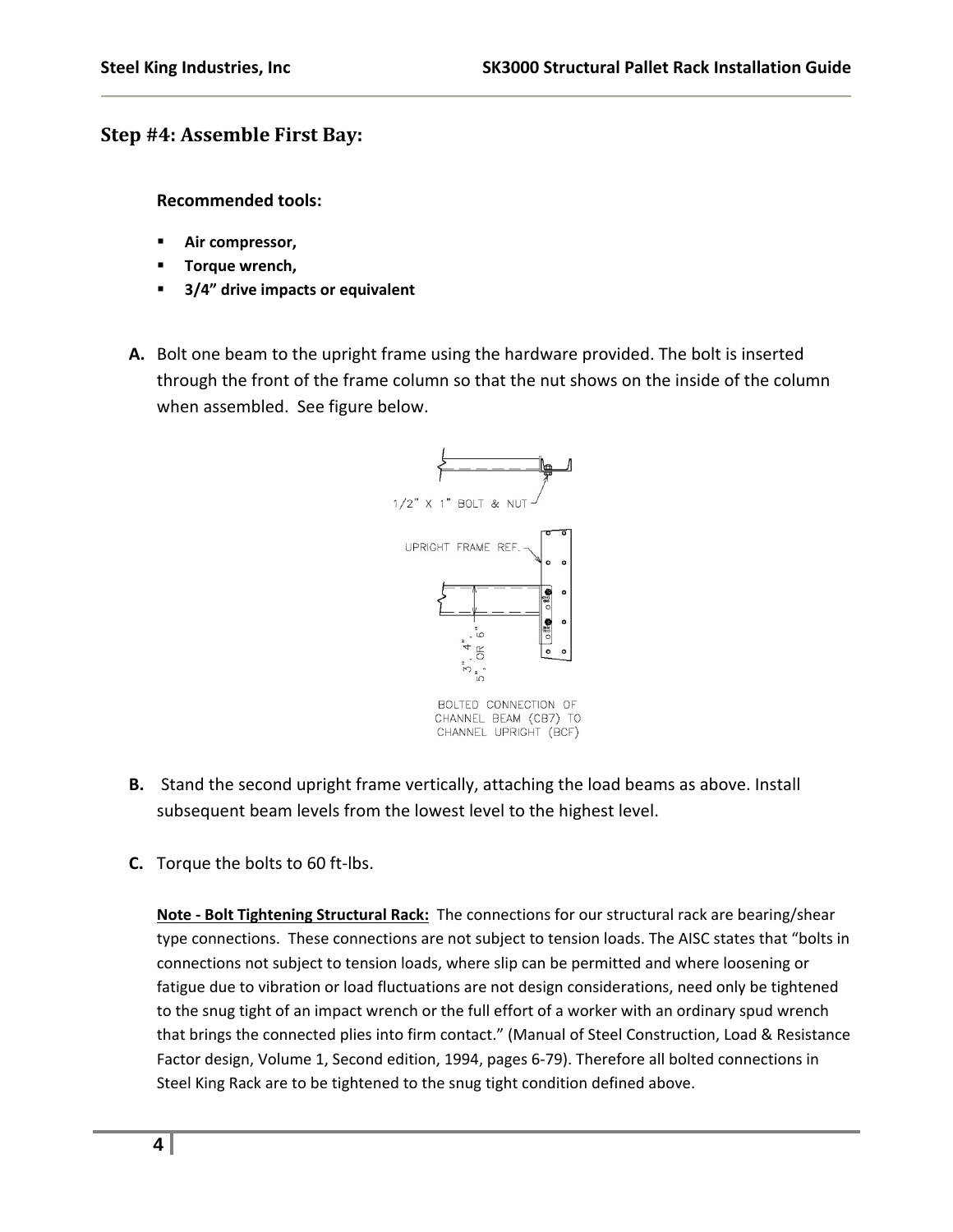#### **Step #5: Shim, Plumb, and Anchor:**

**A.** Make sure that the bay is square and plumb before anchoring.

Plumb Note: It is very important that the rack structure be installed in a plumb, level, and square condition. Since few floors are perfectly flat, shimming of the racks is frequently required. A four foot long carpenter's level is a good choice for checking level and plumb conditions on storage racks of average proportions. A vertical tolerance of 1/8" in 4 feet (or other as specified on Steel King installation drawings) is generally acceptable.

- **B.** Use shims as required. Shims are available in 1/8" and 1/16" thicknesses.
- **C.** The first bay of each row must be anchored to the floor to insure proper placement of the rack to the floor layout.
- **D.** Each upright frame has 2 footplates, each with 2 anchor holes for floor anchoring. **PLEASE NOTE:** only 1 anchor is required for each footplate. The second hole can be used in case interference is encountered when drilling the floor.



#### *3" wide Upright Column 4" wide Upright Column*

**Anchoring Note:** Every column of each rack frame must be anchored to an adequate concrete floor. The normal anchor connection is one ½" diameter x 3‐3/4" concrete expansion anchor per column, or as indicated on the Steel King installation drawings.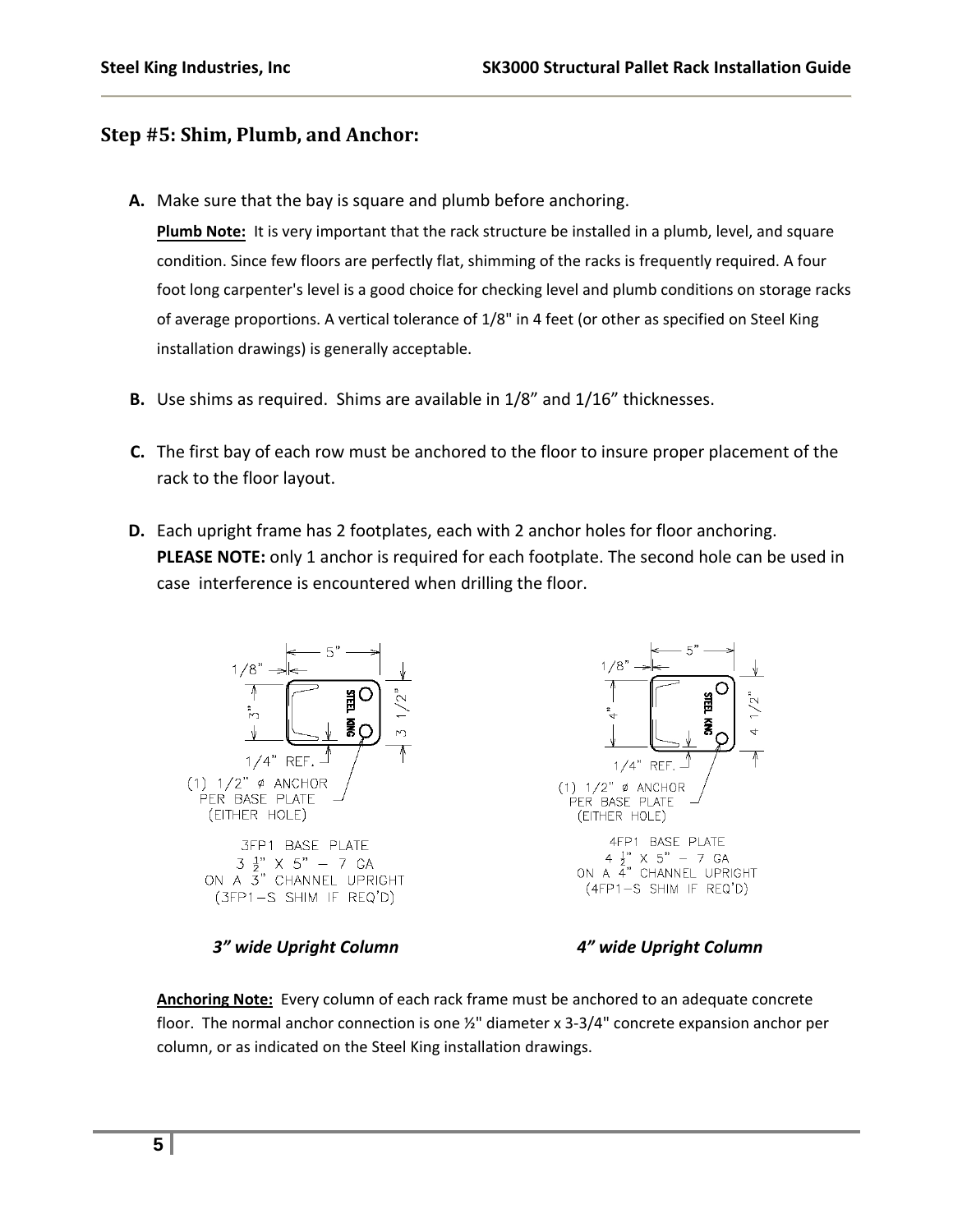#### **Anchoring Note Continued:**

Anchor bolts are not included with Steel King rack systems unless specifically detailed on the Bill of Materials.

Since anchor bolts vary in strength, if you are purchasing your own anchor bolts, contact Steel King or your Steel King Distributor for minimum anchor specifications for your installation.

Since concrete floors vary greatly in design and load carrying capacity, Steel King cannot guarantee that a particular concrete slab is adequate to support a particular rack installation. The characteristics of the slab should be obtained from the building architect before the racks are specified, so that the rack supplier can design the rack to suit the slab.

#### **Step #6: Install Remaining Bays:**

**A.** Follow the same procedure as Step #4 using common upright frames for each bay.

#### **Step #7: Accessories:**

**A.** When row spacers are required, each component must have (2) ½' diameter x 1" bolts and bolts per connection.

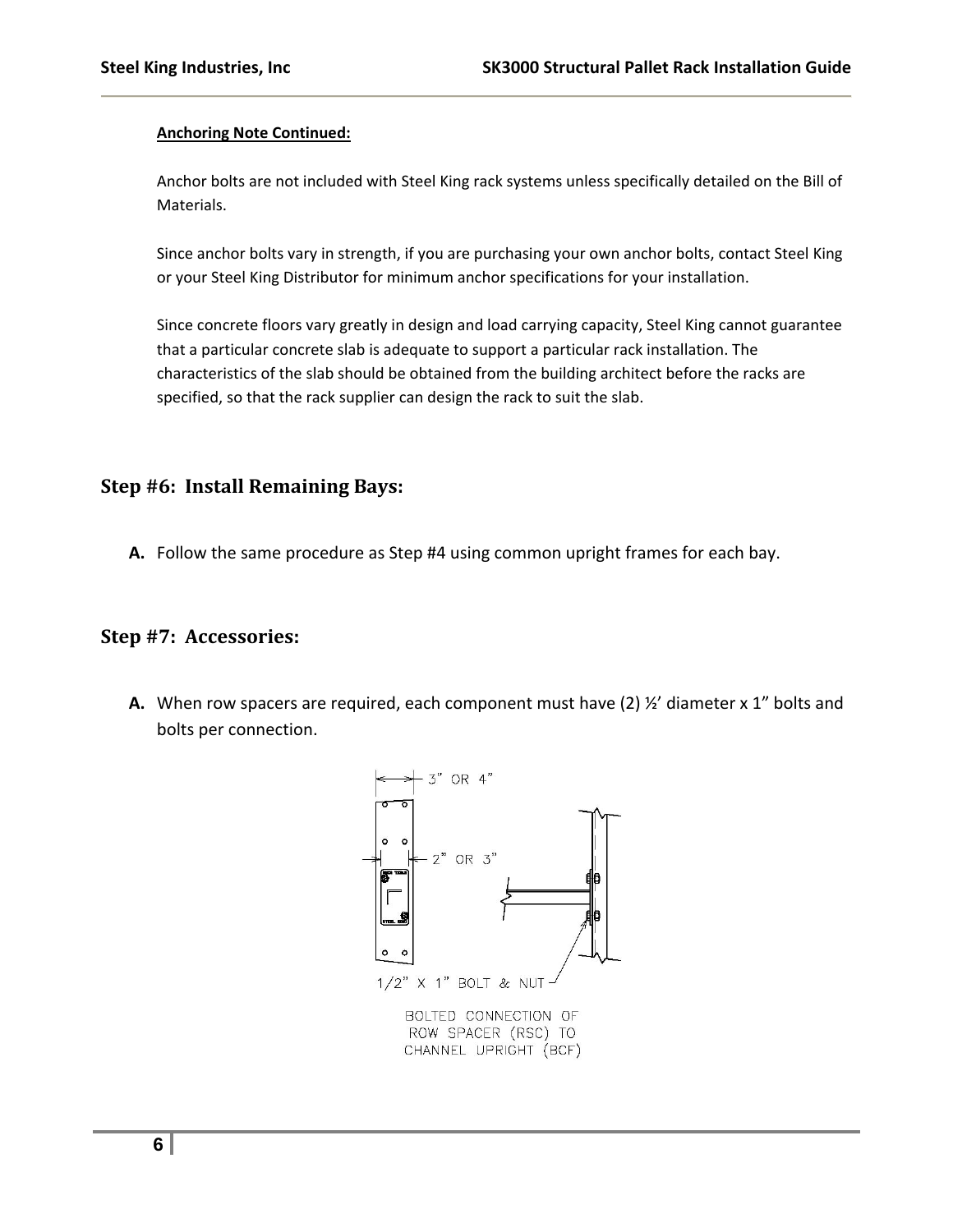**B.** The angle pallet supports are installed with 2 nuts and carriage bolts, one on each end.



**Note:** We recommend that the nuts and bolts for these accessories are not fully tightened until the rack is plumb, level and square. Torque the bolts to 60 ft-lbs. Please see the bolt tightening specifications at the end of this document.

**C.** Tighten all accessory nuts and bolts (row spacers and pallet supports) and double check anchor connections to complete the installation process. Please see the bolt tightening specifications at the end of this document.

**Capacity Plate Note**: Installation of "capacity plates" is strongly recommended. These plates should identify the characteristics for which the rack was designed, such as load size, load weight, and rack configuration. These plates are very useful for communicating safe loading information to both present and future users. Several signs should be prominently located for easy visibility, and be permanently affixed to the rack structure. Appropriate signs can be obtained locally, through industrial mail order catalogs, or from Steel King or your Steel King Distributor.

**Step #8: Cleanup:**



**A.** Dispose of all dunnage, strapping and debris. Sweep the floor with a broom if necessary.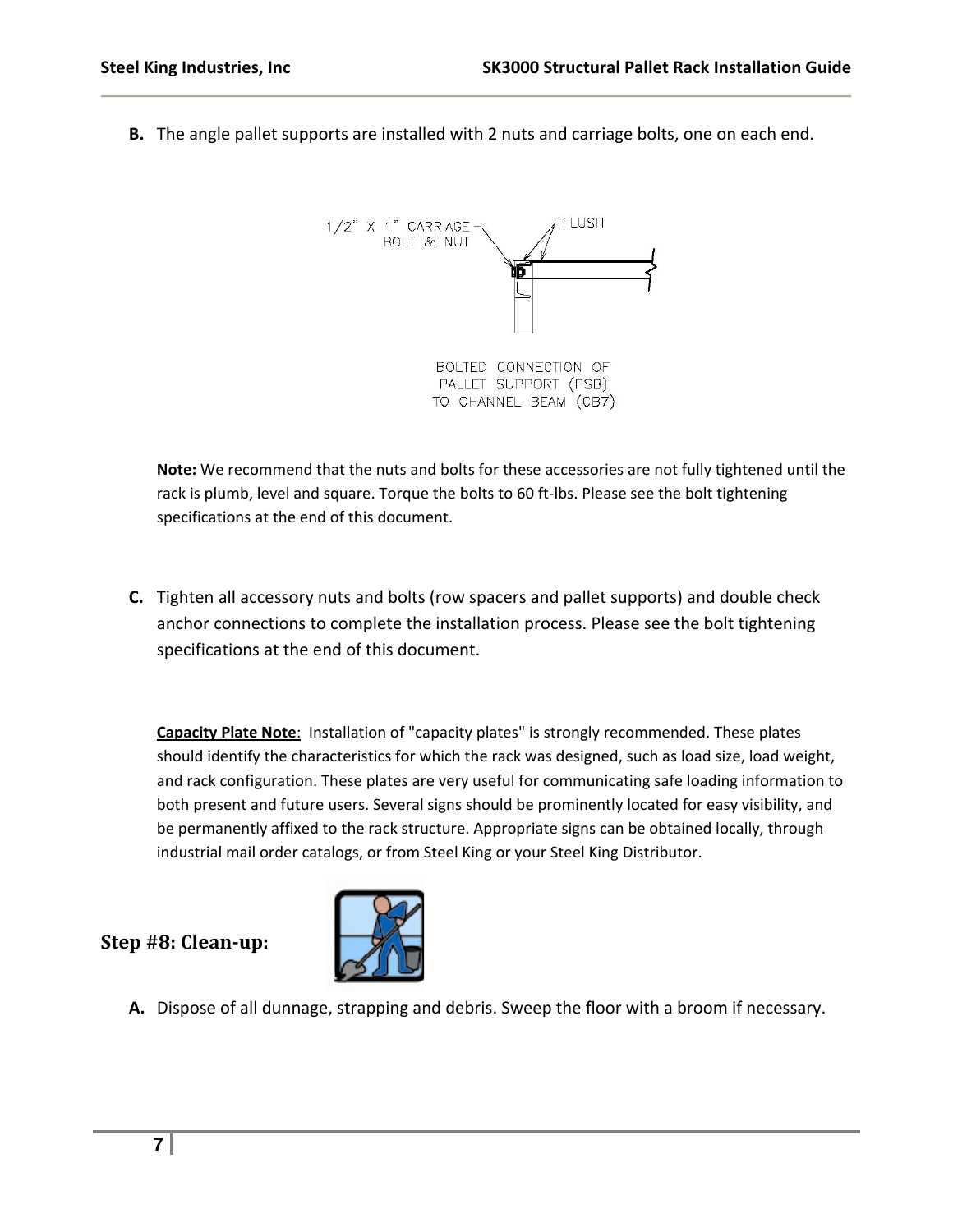## **Determining Storage Rack Capacity**

To determine the load capacity of your storage rack:

- A. Determine the maximum distances between shelf/beam levels.
- B. Determine the distance from the floor to the first shelf/beam level.
- C. Compare distances computed in Steps A & B; use which ever figure is greater as the Maximum Vertical Beam Spacing in the chart below.

|                                       | <b>Steel King Upright Frames</b> |              |
|---------------------------------------|----------------------------------|--------------|
| <b>Upright Frame Post Type</b>        | <b>BCF3L</b>                     | <b>BCF4L</b> |
| <b>Post Width</b>                     | 3 Inches                         | 4 Inches     |
| <b>Maximum Vertical Beam Spacing:</b> | Capacity (pounds)                |              |
| 48"                                   | 35,200#                          | 51,500#      |
| 54''                                  | 33,150#                          | 51,500#      |
| 60''                                  | 30,220#                          | 50,600#      |
| 66"                                   | 27,090#                          | 47,960#      |
| 72"                                   | 23,770#                          | 45,180#      |
| 78''                                  | 20,300#                          | 41,800#      |
| 84''                                  | 17,500#                          | 38,940#      |
| 90''                                  | 15,250#                          | 35,870#      |
| 96"                                   | 13,400#                          | 32,585#      |
| Over 96"                              | <b>Consult Steel King</b>        |              |

#### **Chart Notes:**

- 1) Capacities based upon interior usage.
- 2) Capacities are for selective rack only.
- 3) The above capacities do not consider seismic loading.
- 4) Each column/post of each frame MUST be anchored to an adequate concrete floor.
- 5) Capacities based upon installation in a plumb condition.
- **6)** Capacities are total per upright, assuming equal loading on both posts. In essence, the listed capacity is the maximum weight that may be stored within one individual rack bay**. DO NOT double the capacity of each upright frame when calculating a single bay's capacity.**
- 7) Capacities are to be reduced to account for the weight of the rack system; deduct the weight of beams, frames, decking, and accessories.
- 8) Your local Building Inspector may require adherence to a specific code, which may reduce the listed capacity. Verify the applicable code and the capacity rating under that code with Steel King or your Steel King Distributor.